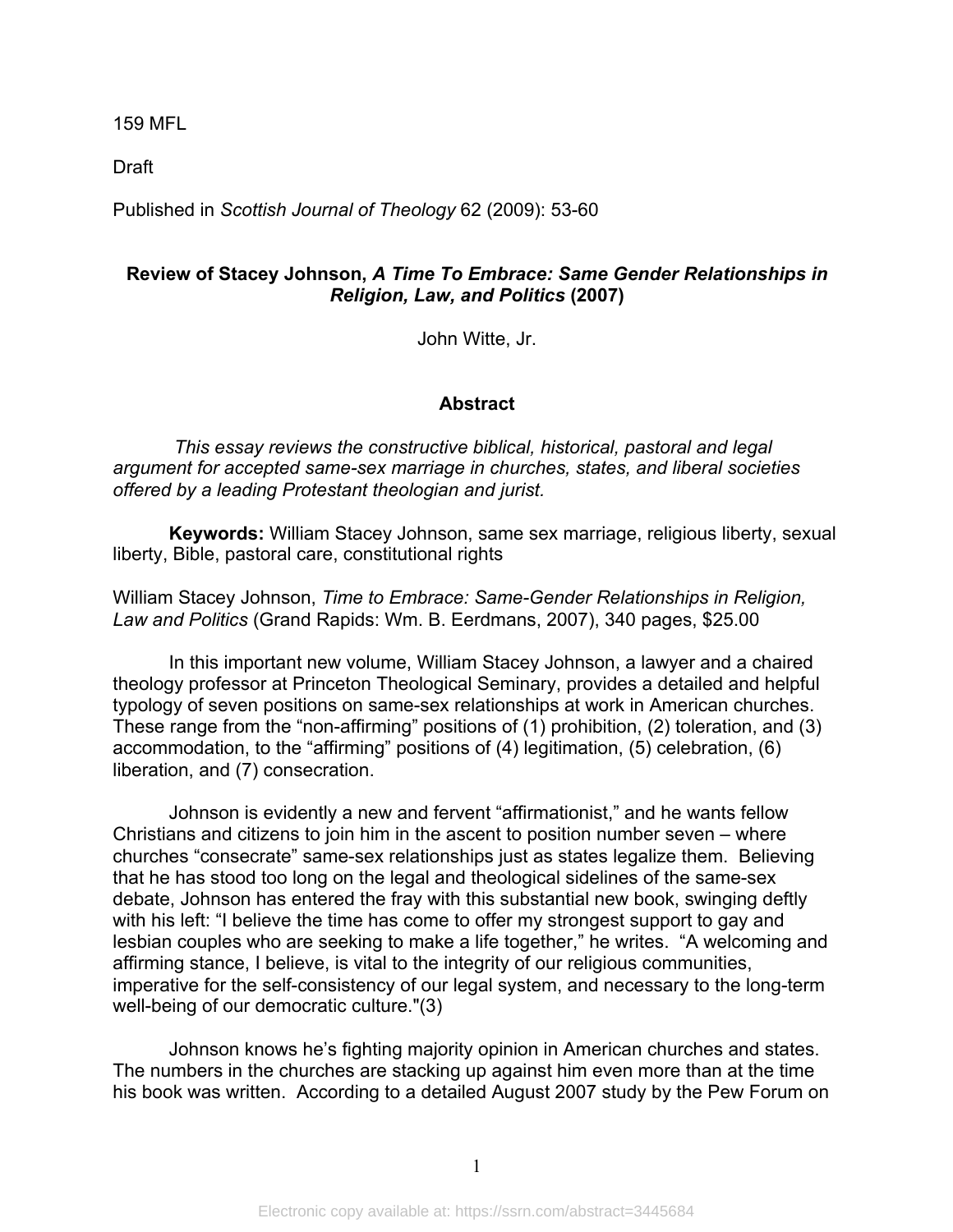Religion and Public Life, 73% of Americans with high religious commitments oppose same-sex marriage and marriage-like arrangements – and within this group, 81% of white Evangelicals, 78% of all Catholics, and 64% of African-Americans of all denominations are opposed. The numbers are a bit better among the states. Massachusetts offers traditional marriage and same-sex marriage to their citizens. Five states offer straight couples marriage and gay couples civil union. Six states, including California, offer domestic partner registration status, providing straight and gay couples with some of the same benefits and protections of marriage. The remaining 38 states are opposed to legalizing same-sex relationships, and most of these have recently passed constitutional amendments or statutes restricting marriage to heterosexual monogamous unions between fit adults.

Johnson wants to make a case for consecration of same-sex unions in the church parallel to the case for legalization that has been made successfully in Massachusetts and in countries like Canada, Denmark, and the Netherlands. As a good lawyer, he does some "law office history." He weaves together a strand of selected anecdotes of past same sex unions and practices, aiming to cast reasonable doubt on the reality that the Western tradition has been normatively opposed to samesex unions and practices for nearly two millennia. Johnson's attempt to rewrite history by anecdote is no more convincing than the effort twenty years ago by John Boswell, on whom he heavily relies. The canon law, civil law, and common law alike condemned same sex unions and practices for many centuries. While individual officials of church and state sometimes tolerated rather than prosecuted these practices, the normative position of the Western church and state did not change much from the fourth to the twentieth centuries. Johnson's case cannot get much traction by reinventing tradition or trying to claim a new law out of the equitable exceptions to the old law.

Also as a good lawyer, Johnson paints his opposition in unflattering colors. Here his case gains more traction. Those who stand in the way of legal affirmation and theological consecration of same-sex unions are like the slaveholders and Catholic bashers of the mid-nineteenth century, and the chauvinists and racists of the midtwentieth century, Johnson argues. Our predecessors just could not see past their prejudices to embrace equal treatment and constitutional freedoms for all regardless of race, religion, or sex. This blindness is especially shameful for the Christian church which has the ringing egalitarian admonition of St. Paul that there shall be neither Jew nor Greek, male nor female, slave nor free, for we are all one in Christ Jesus (Galatians 3:28; Colossians 3:10-11; Ephesians 2:14-15).

The same prejudice is at work in the current same-sex debates in American churches, Johnson contends. The homophobia of today is no different from the racism, sexism, and denominational snobbery of yesterday, and churches need to get over it or risk hypocrisy. "The intensity of the fears and the way they manifest themselves tells us something important about ourselves."(7) "Why are certain people in American churches more upset about gays than they are about unjust war or torture? What does it tell us about our own preoccupations that this and not others can motivate busloads of people to mount protests and spring into political action?" (16)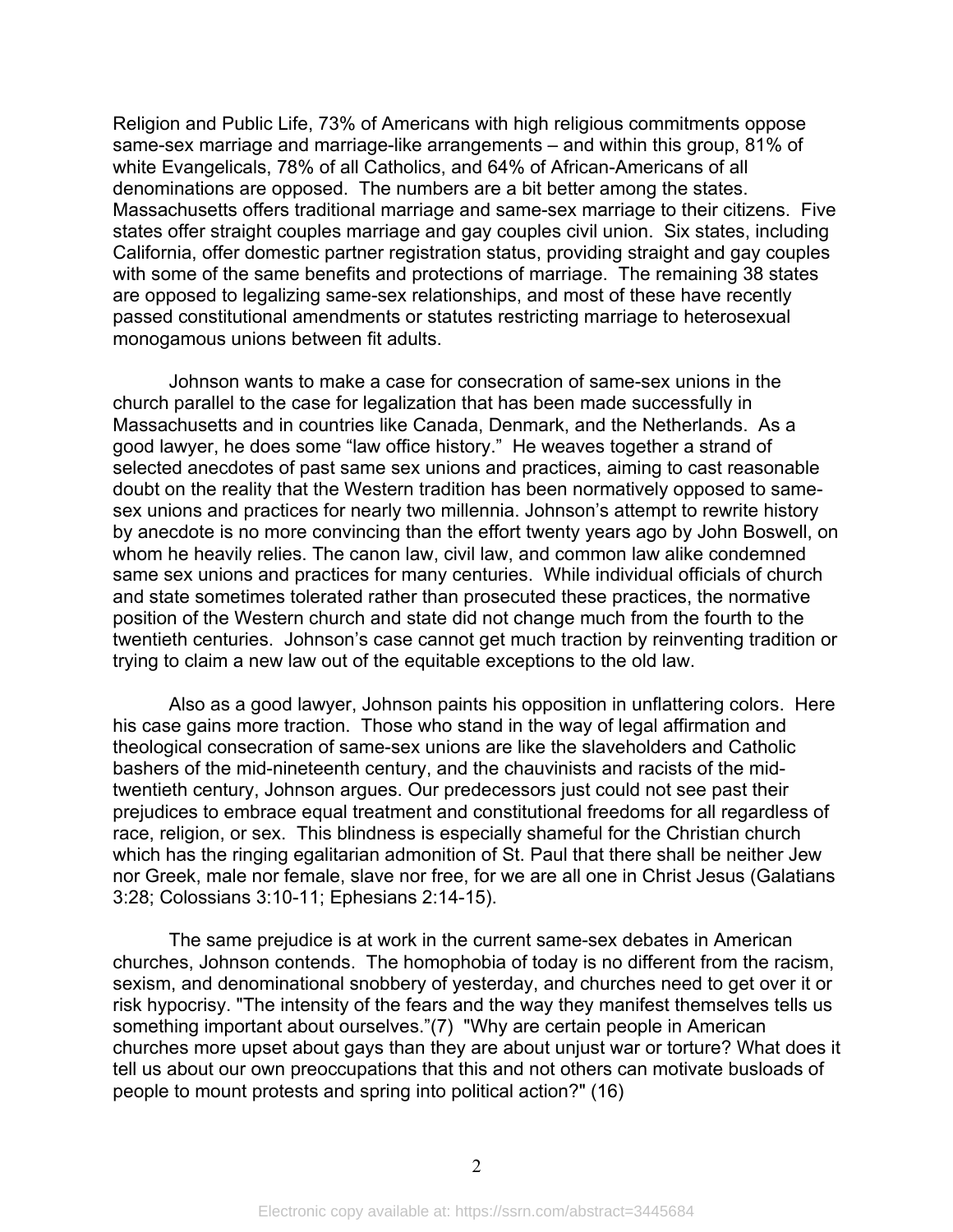Just as in prior campaigns for the equality and enfranchisement of once marginalized groups, the state and its law today seem to be taking the lead in bringing justice and equity to same-sex parties -- with a few of the churches catalyzing the changes, but more of them opposing. Though this goes beyond Johnson's brief, it is worth noting that in American history the state and its law sometimes has led the church and its Gospel in the causes of social justice. It took the Thirteenth Amendment in 1865 to eradicate slavery formally, and it took *Brown v. Board of Education* (1954) and the Civil Rights Act (1964) to move the nation toward real racial equality, a cause still not yet won, Obama notwithstanding. It took the Nineteenth Amendment (1920) to give American women the franchise, but only with the Civil Rights Act (1964), Title IX and their progeny have women finally began to realize true gender equality, though glaring prejudices remain. It took *Pierce v. Society of Sisters* (1925) and a series of later First Amendment cases to protect the religious freedom of Catholics and other religious minorities, a struggle that still continues today for Scientologists, Muslims, Native Americans, and others. In these successive campaigns of racial, gender, and religious liberty and equality, a number of Christian abolitionists, suffragists, and civil rights advocates did take the lead. But in every case, it was the racism, chauvinism, and bigotry of the churches that were among the hardest obstacles to overcome. The same is true in the same-sex debate today, Johnson intimates. The state is leading the cause more than churches. If only church members could all see past their prejudices.

Though Johnson's book spans the disciplines of both law and religion, the heart of his argument, and two thirds of his text, focus on the religious dimensions of his argument. The chapters on law and democracy are primers for the non-lawyers in the pews and pulpits but not much more. Johnson rehearses the familiar same-sex marriage decisions -- *Baehr* in Hawaii, *Baker* in Vermont, *Lawrence* in Texas, and *Goodridge* in Massachusetts -- and samples a bit here and there with comparative law examples. Johnson's summary of these cases and developments is adequate to the educational task, but there's nothing new here. Perhaps his next book will do more.

The heart of this book, and the more novel part, is the seven-position typology from prohibition to consecration of same-sex unions within the church. Prohibitionists are the sternest opponents against same-sex relationships and against homosexuality itself. They ground their views in biblical texts prohibiting men from lying with men (Lev. 18:22, 20:18; Rom. 1:26-27). Like other proponents of same-sex relationships, Johnson seeks to deconstruct such texts and offers instead a reconstructive scriptural interpretation of the norms of companionship, commitment, and community applicable to both heterosexual and same-sex relationships. Johnson also critiques the strong linkage of the prohibitionist view to the order of creation arguments about the "one-flesh" union of male and female (Gen. 2:24; Matt. 19:5).

While prohibitionists condemn same-sex relationships and practices, tolerationists put up with them grudgingly. Tolerationists do not want church or state to prosecute voluntary sodomy and private same-sex relationships. But they also do not want the church or state to grant these parties a status which would deprecate the good of marriage. Tolerationists give no "affirmation of same-gender love itself." (28) Their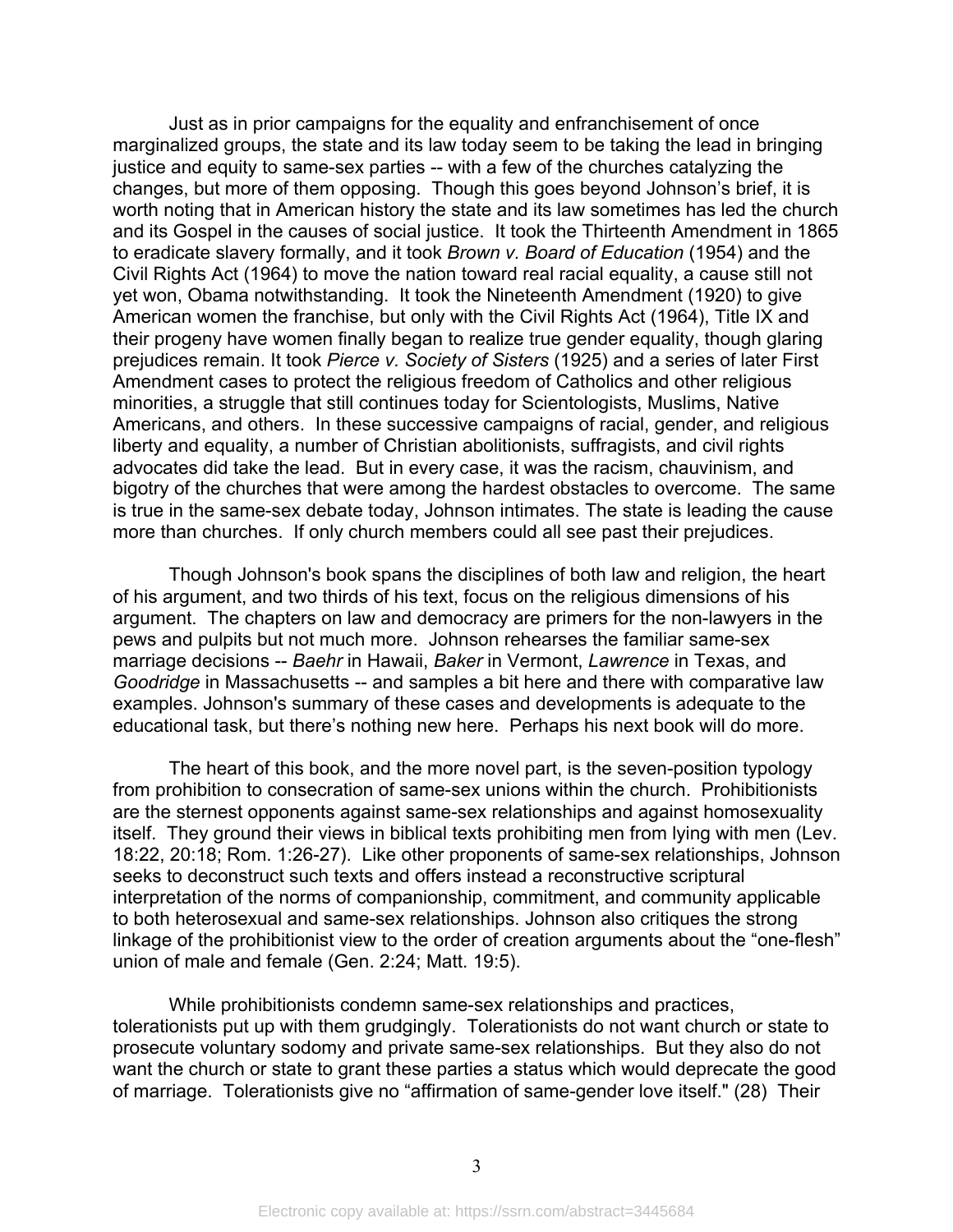focus is on reconciliation, mostly in terms of gays and lesbians coming "to accept their sexual orientation as a tragic burden and live life in a sort of Stoic abstinence." (57-58) Gays and lesbians, in this picture, should practice celibacy, and if they aspire to church leadership they must. A gay man who aspires to church leadership "must sacrifice his identity, his integrity, or his calling--and probably at some level all three." (61)

Accommodationists go further in making room for private same sex parties in church and state. They generally favor civil union and comparable status, and don't see same-sex desire as necessarily inconsistent with ministry. Accommodationists move from reconciliation to redemption "not only of gay people, but ... of the church's own integrity." (66) But accommodationists fall short, in Johnson's view, because they "refuse to affirm same-gender relationships officially," while making "exceptions for them in private." (67) Such exceptions avoid the harsher effects of the tolerationist position, but they are not good enough.

Legitimationists ground their arguments in legal concerns for "fundamental justice and fairness." (72) Much as the law can serve as a vehicle for reconciling us to each other in society, the legitimationist position emphasizes the order of reconciliation, both of self to gay or lesbian identity and of gay or lesbian selves to church communities, based on the conviction that "God wants more for people than a lonely life of unhappiness." (77) Celebrationists add to this argument concepts resonant in postmodern discussions of gender and sexuality, which affirm a variety of sexualities and sexual orientations as part of the good of creation. Johnson recognizes that the celebrationist position tends to "glorify sexuality inappropriately," (86) and he counsels against reducing same-sex relationships to mere sexuality when so many other goods are at stake. Liberationists use the arguments of liberation theology and emphasize the social construction of sexuality, rather than the more naturalist and essentialist dimensions that are the focus of the celebrationists. Johnson notes affinities between celebrationists and liberationists in the work of Michel Foucault and Judith Butler, who have influenced academic discussions of same-sex relationships, despite their reduction of sexuality to power and performance and their deprecation of the covenant and community themes that Johnson condones.

The seventh and final position--consecration--is the one in which Johnson has the greatest stake and investment. Drawing on Archbishop Rowan Williams' essay "The Body's Grace," Johnson calls churches to direct their attention to the fundamental purposes of sexual desire, which are not only transient sexual acts, but committed relationships of joy over time. "[F]or one person's body to experience sexual joy," he writes, "it must be open to becoming the occasion of joy for another. It requires more than sexual performance for this to happen; it requires that the couple be willing to give time to one another in a 'commitment without limits.' Only with the gift of time does the gift of sexuality blossom into all that God intends it to be." (96) It is this temporal requirement of committed relationships that Johnson finds most compelling as an argument for their consecration and as the best response to the insistence of the nonaffirming positions that "human sexuality needs to be ordered in a covenantal context with the intention of it being exclusive and lifelong." (97) It is the power of consecration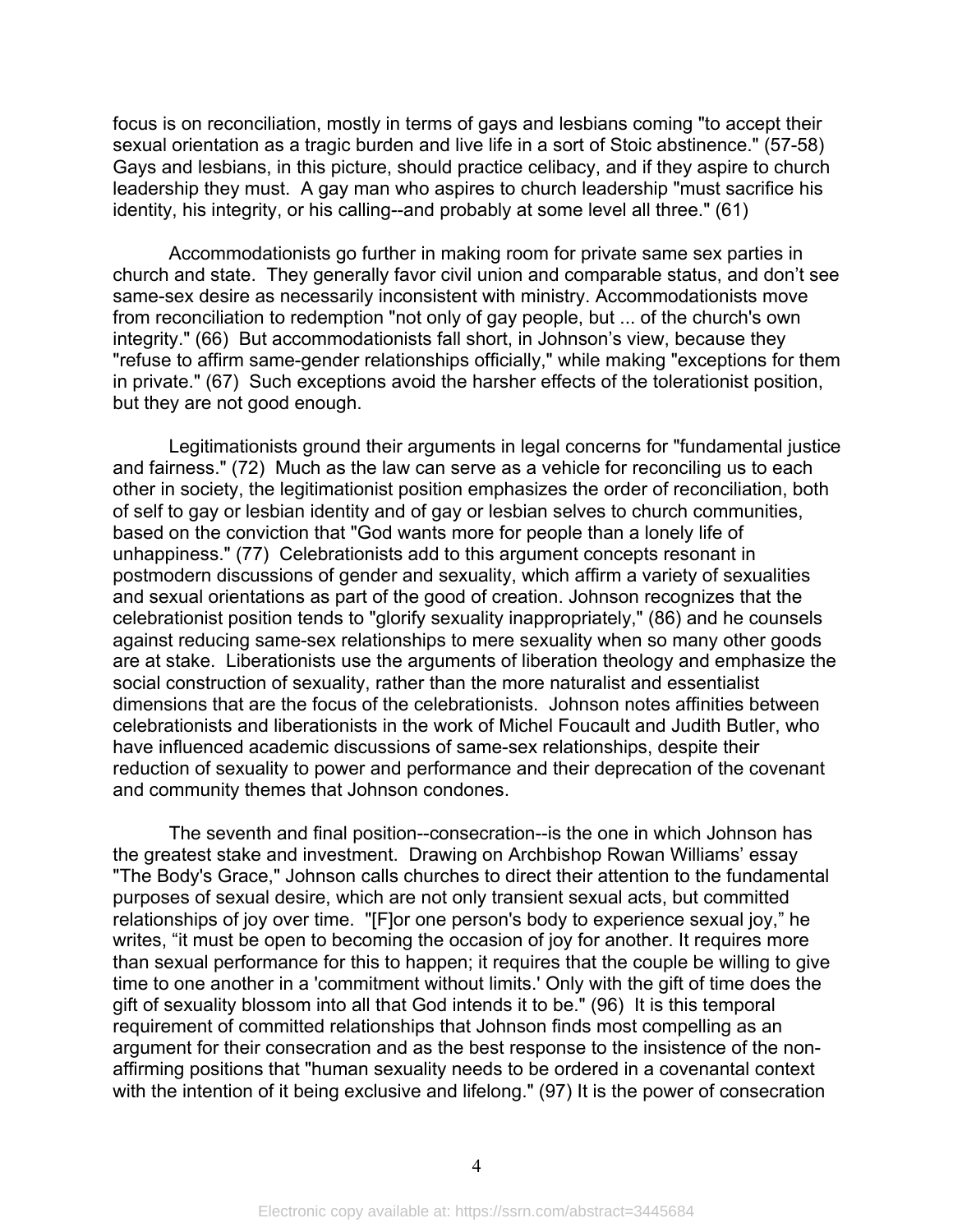and commitment to give this particular shape to sexual relationship that leads Johnson to label the consecrationist position a "welcoming, affirming, and ordering" position. (97)

Johnson's book is stimulating, well written, thickly documented, passionate and compassionate at once. I don't know the vast LGBT or theological literature on sexuality well enough to know what in this book is novel or controversial. Certainly for this outsider, the seven-position typology is helpful and is itself worth the price of admission. I doubt that too many readers will immediately want to move up a position or two on Johnson's seven-position scale in light of what he argues. But he does help clarify the comparative stakes involved in each position.

I come to the modern controversy over same sex relationships as a legal historian, who believes both in liberty and tradition. I have long found myself quite comfortably in Johnson's "accommodationist" camp. I am all for covenant and for the support of trusting, loving, consensual relationships among adults, and I'm all for finding ways to encourage same-sex parties to remain faithful to each other and to their dependents. But, in my view, this good can be achieved by accommodating same-sex couples in a state-sanctioned status of civil union or domestic partnership; it does not require changing the traditional definition of marriage.

Johnson accuses me of wanting to have it "both ways" (274). In my 1997 title, *From Sacrament to Contract* (1997), which he quotes, and in a more recent title, *The Reformation of Rights* (2007), I applaud the modern rights movement that brought greater liberty and equality, inter alia, to husbands and wives and removed some of the patriarchy, paternalism, and prudishness of the past. Why not go all the way, Johnson says, and affirm and celebrate the same for same-sex couples who just want the same liberty and equality enjoyed by straights? It's the same constitutional logic of liberty and equality at work and the same privacy concerns at stake. To deny same-sex parties today is as prejudicial and discriminatory as it was to deny women and African-Americans yesterday. So why stop at this step?

The short answer for me is that Scripture and tradition don't condone this next step. There are plenty of grounds in Scripture to embrace full racial and gender equality, contrary to the racism and chauvinism of the tradition. The most obvious are St. Paul's words that there shall be neither Jew nor Greek, male nor female, slave nor free, for we are all one in Christ Jesus (Galatians 3:28; Colossians 3:10-11; Ephesians 2:14-15). But there is nothing comparable in Scripture either to condone same-sex practices or to condone marriage for those same-sex couples. The weight of Scripture is against both moves, Johnson's inventive arguments about companionship notwithstanding.

The weight of tradition is against both moves, too, and this gives me pause as a lawyer interested in the doctrine of precedent that is at the heart of our concept of rule of law. For nearly two millennia, the Western legal tradition defined marriage as a heterosexual, monogamous union, designed for the procreation and nurture of children, the mutual help and companionship of husband and wife, and the mutual protection of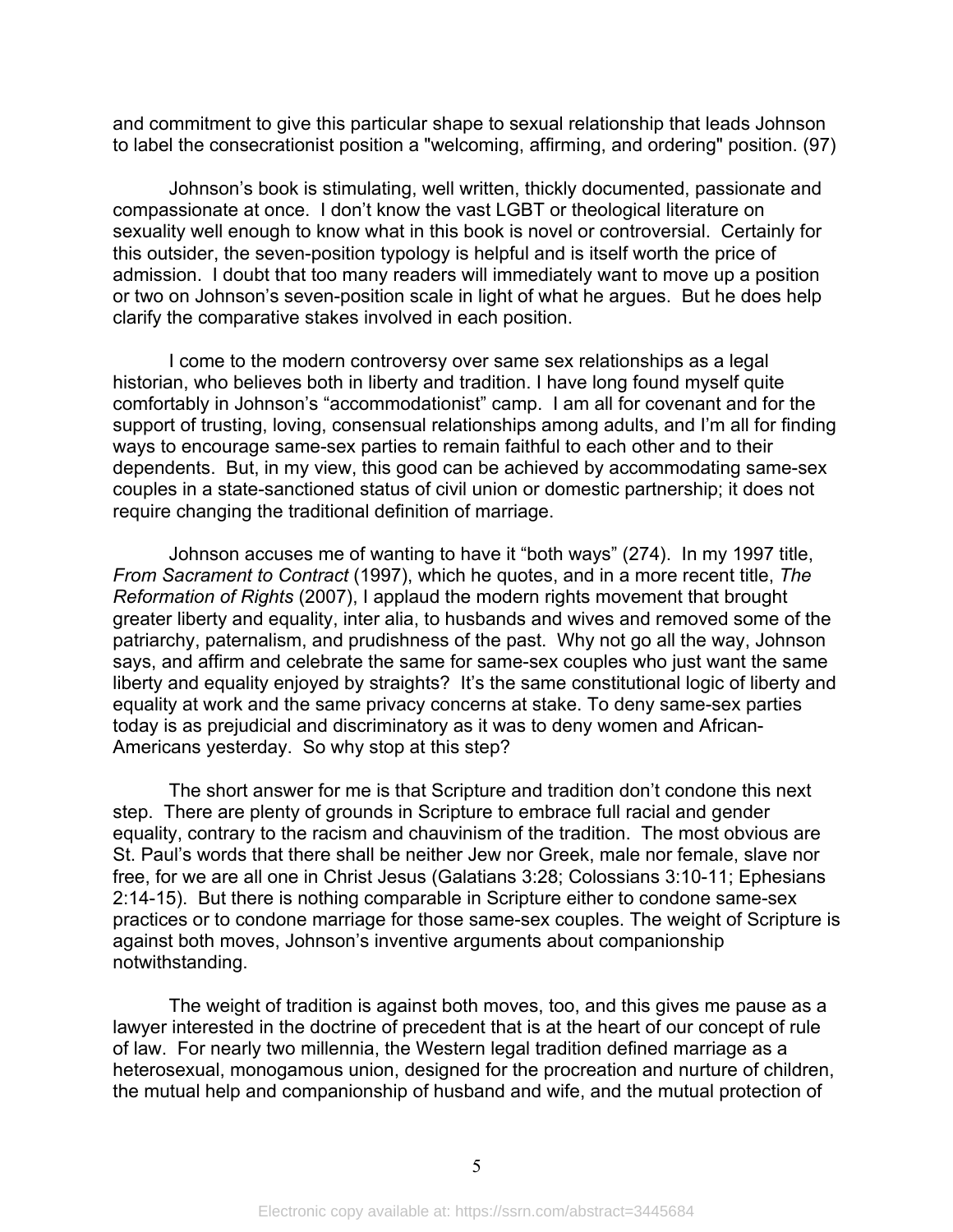both parties from sexual sin. This definition of marriage has been woven deeply into the fabric of Western law, and is still reflected today in thousands of discrete American laws. To be sure, the Western legal tradition has radically transformed many aspects of marriage in the course of the past two millennia. But, for all this radical change, the Western legal tradition has not extended the legal category of marriage to include same-sex unions. Indeed, until recently, the Western tradition criminalized the acts of sodomy and buggery that are endemic to such unions.

The Western tradition has long taught that heterosexual monogamous marriage is good, does good, and has goods both for the couple and for their children. Hebrew, Greek, Roman, Catholic, Protestant, and Enlightenment writers alike have recognized the "natural" character of marriage: (1) the natural drive on the part of most adults toward the institution of marriage because of the inherent goods of individual survival, flourishing, happiness, and even perfectibility that it provides; and (2) the natural capacity on the part of most adults to engage in the expected performance of marriage—the unique combination of sexual, physical, economical, emotional, charitable, moral, and spiritual performances that become marriage.

The Western tradition has also long taught that stable marriages are good for the broader society. The ancient Greek and Roman Stoics called marriage "the private font of public virtue." The early Church Fathers called marital love "the seedbed of the city." Catholics called the family a "domestic church, "a kind of school of deeper humanity." Protestants called the household a "little church," a "little state," and a "little seminary" in which one learned the norms and habits of proper citizenship. American jurists and theologians taught that marriage is both public and private, individual and social, temporal and transcendent in quality--a natural if not a spiritual estate, a useful if not an essential association, a pillar if not the foundation of civil society. At the core of all these metaphors is the enduring conviction that stable marriages and families are essential to the survival and happiness of the greater commonwealth.

History alone, of course, is not reason enough to maintain traditional marriage. But history must be an essential part of any serious arguments for the maintenance of traditional marriage. And the enduring traditional arguments about the origin, nature, and purpose of marriage must be the starting point for any serious debate about the propriety of legalizing same-sex relationships. Law is, after all, both a steward of our traditions and a totem of our ideals. Especially when it touches on so tender and vital a topic as marriage, we should amend and emend traditional legal teachings only with ample trepidation, only with long explanation, and only with full ventilation of what is at stake on both sides of the debate.

We would be wise to exercise some humility and patience before rushing to radical legal and theological change. Same-sex couples have already gained much freedom and acceptance in recent decades through the abolition of traditional fornication and sodomy laws and the formulation of new rights of association and sexual privacy. With patient and persistent argumentation and experimentation more salutary legal changes will come. But we have just begun the serious discussion and the